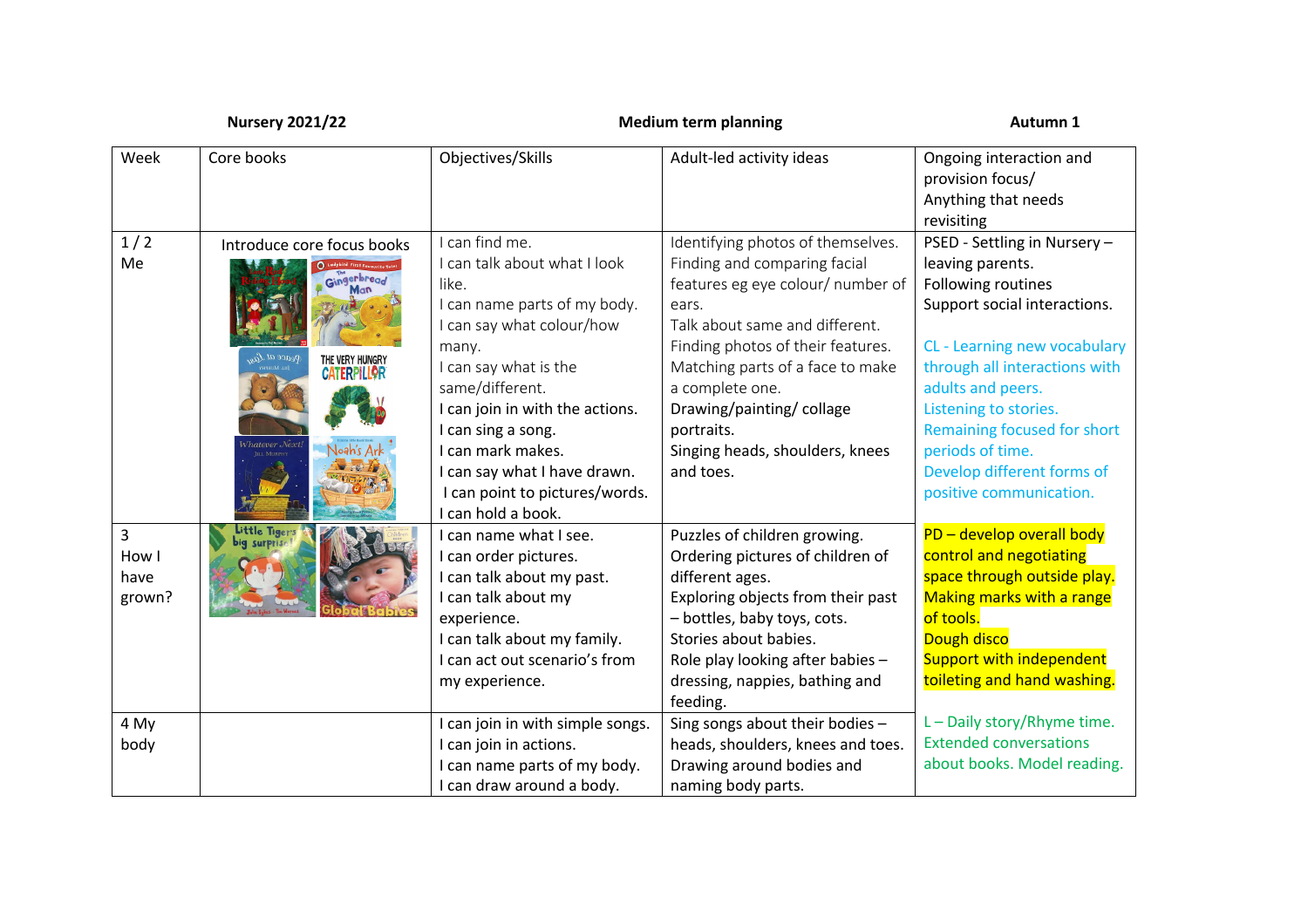|          |                                           | I can say what is the same and | Looking in mirrors.                | Parts of a book eg cover,      |
|----------|-------------------------------------------|--------------------------------|------------------------------------|--------------------------------|
|          |                                           | different.                     | Exploring materials with their     | back.                          |
|          |                                           | I can talk about what I am     | senses.                            | Recognising logos in the       |
|          |                                           | touching, smelling, seeing,    | Feely bags - what can you feel?    | classroom.                     |
|          |                                           | hearing and tasting.           | Listening games/walk. Smelling     | Adult supporting within the    |
|          |                                           |                                | and tasting food.                  | book corner.                   |
|          |                                           |                                | Making playdough people.           | Story sacks as part of         |
| 5        | <b>MY DAD IS</b><br><b>BRILLIAN</b>       | can talk about my family.      | Talk about my home                 | continuous provision           |
| Family   | of Like My D                              | can name the people in my      | Who lives in my home $-$           | Talking about their marks.     |
|          |                                           | family.                        | paint/draw/ collage.               | Identify marks made.           |
|          |                                           | I can say how they are related | Role play area - home corner.      |                                |
|          |                                           | to me?                         | Name family members                | $M$ – daily focus on counting, |
|          |                                           | I can paint/draw my family.    | Dolls houses - small world         | number rhymes and days of      |
|          |                                           | I can say what/who I am        | Using characters from stories to   | the week in circle time.       |
|          |                                           | painting/drawing.              | name family members                | Counting at snack time and     |
|          |                                           | I can name families members.   | Objects from the home - who        | model counting when lining     |
|          |                                           | I can compare family           | uses it. Objects that family       | up.                            |
|          |                                           | members.                       | members used to use.               |                                |
|          |                                           |                                |                                    | $UW -$ talk about their        |
| 6        | <b>It's OK</b> to be Different<br>Irouble | can pretend                    | Talk about and describe family     | families/experiences in play.  |
| What is  |                                           | can say who I am pretending    | members - describe and make        | Talk about what they see.      |
| special  |                                           | to be.                         | marks. Global learning Is this a   | Use senses to explore.         |
| about my |                                           | I can name members of other    | family? activity                   | Talk about similarities and    |
| family?  |                                           | families.                      | Role play and dressing up          | differences with peers.        |
|          |                                           | I can compare families in      | Talk about different relationships | Exploring a range of           |
|          |                                           | pictures and books.            | $-$ roles in the home              | materials.                     |
|          |                                           | can compare the size of        | Read books about different         |                                |
|          |                                           | family members.                | families                           | EAD - Explore a range of       |
|          |                                           | I can say what if the same and | Different family members -size     | materials.                     |
|          |                                           | different.                     | puzzles.                           |                                |
|          |                                           |                                | Animal families.                   |                                |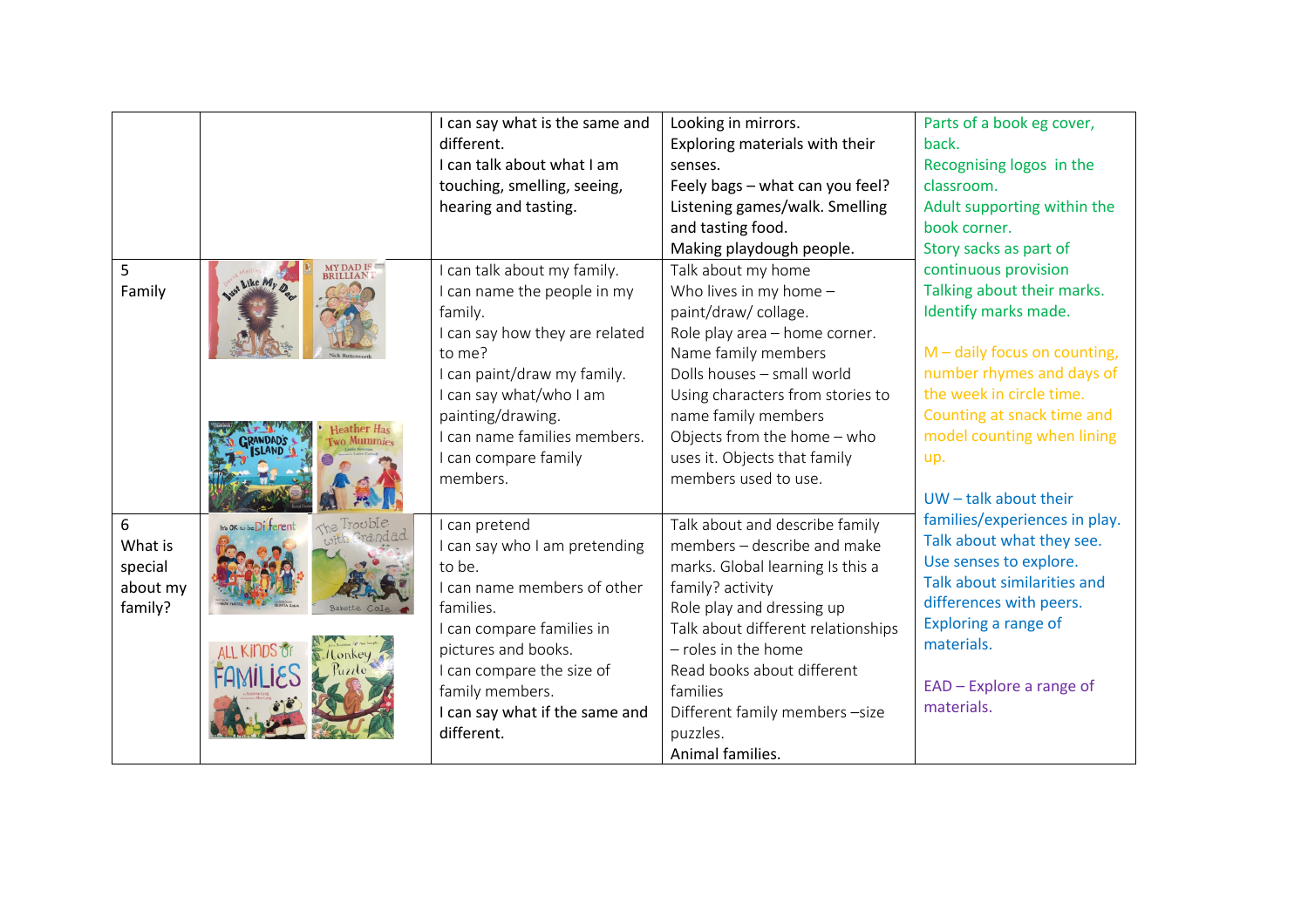| 7 Families | The Three                               | can listen to a story.         | Retelling story                     | Join in with routine songs  |
|------------|-----------------------------------------|--------------------------------|-------------------------------------|-----------------------------|
| in books   | Little Pigs                             | can tell you something that    | Story sack                          | and rhymes.                 |
|            |                                         | happened in the story.         | Puppet theatre                      | Role play focused on family |
|            |                                         | can talk about families.       | Images of three bears - talking     | members and experiences at  |
|            |                                         | can compare families to my     | about differences between           | home - supporting and       |
|            |                                         | own.                           | Mummy, Daddy and Baby bear.         | modelling pretend play in   |
|            |                                         | can talk about different       | Feelings of family members in       | the home corner.            |
|            | <b>OWL BABIES</b><br><b>HUG</b>         | characters.                    | stories - 3 Little pigs/Owl         |                             |
|            |                                         | can name characters as         | Babies/Hug.                         | Capital culture $-$ use of  |
|            |                                         | family members in a book eg.   | Matching characters from            | outside space and woodland  |
|            | <b>Marchant</b><br><b>IEZ ALBOROUGH</b> | Daddy Bear.                    | different stories to make families. | walk. Use of outside space. |
|            |                                         | I can say where the            |                                     | High quality language       |
|            |                                         | cover/back/spine of a book is. |                                     | modelled continually.       |
|            |                                         | can point to pictures/words.   |                                     | High quality book.          |

|               | <b>PSED</b>                                                                                                                                                                                                          | <b>CAL</b>                                                                                                                                                                                                                                                  | <b>PD</b>                                                                                                                                                                                                              | Literacy                                                                                                                              | <b>Mathematics</b>                                                                                                                                                                                                                                                                                                                                                                                                                     | <b>UW</b>                                                                                                                                                                                                                                                                           | EA                                                                                                                                                                                                                                  |
|---------------|----------------------------------------------------------------------------------------------------------------------------------------------------------------------------------------------------------------------|-------------------------------------------------------------------------------------------------------------------------------------------------------------------------------------------------------------------------------------------------------------|------------------------------------------------------------------------------------------------------------------------------------------------------------------------------------------------------------------------|---------------------------------------------------------------------------------------------------------------------------------------|----------------------------------------------------------------------------------------------------------------------------------------------------------------------------------------------------------------------------------------------------------------------------------------------------------------------------------------------------------------------------------------------------------------------------------------|-------------------------------------------------------------------------------------------------------------------------------------------------------------------------------------------------------------------------------------------------------------------------------------|-------------------------------------------------------------------------------------------------------------------------------------------------------------------------------------------------------------------------------------|
| <b>Skills</b> | To separate from<br>main carer and learn<br>to adapt to the<br>Nursery environment.<br>To select and use<br>activities and<br>resources, with some<br>support if needed.<br>To wash hands after<br>using the toilet. | To sing rhymes<br>and look at picture<br>books.<br>To talk about the<br>different<br>characters and<br>what they are<br>doing.<br>To talk about<br>themselves and<br>their families.<br>Develop<br>communication<br>that can be<br>understood by<br>others. | To take care of toileting<br>needs independently.<br>To begin to show a<br>preference for a dominant<br>hand.<br>To climb apparatus safely.<br>To begin to show awareness<br>of moving equipment safely<br>with peers. | To be able to<br>mark make and<br>identify their<br>marks.<br>To recognise<br>familiar logos<br>and labels within<br>the environment. | To talk about what happened today,<br>yesterday and tomorrow.<br>To count out a group of up to 5<br>objects.<br>To show an understanding of 1:1<br>counting to 5.<br>Knowing that the last number you<br>count represents the total number of<br>objects<br>Talk about and explore 2D shapes<br>using relevant mathematical<br>vocabulary such as flat/sides/ round/<br>straight/corners.<br>To use 2D shapes to make<br>arrangements. | To be able to talk<br>about their body parts<br>and what the function<br>is of each part.<br>To draw silhouettes<br>and orally label body<br>parts.<br>To be able to identify<br>similarities and<br>differences between<br>themselves and<br>peers.<br>To make self-<br>portraits. | Listening to and join<br>in with Nursery<br>rhymes and use<br>musical instruments<br>to tap out a rhythm.<br>To learn about art<br>and music of Africa<br>for Black History<br>Month.<br>Uses various<br>construction<br>materials. |